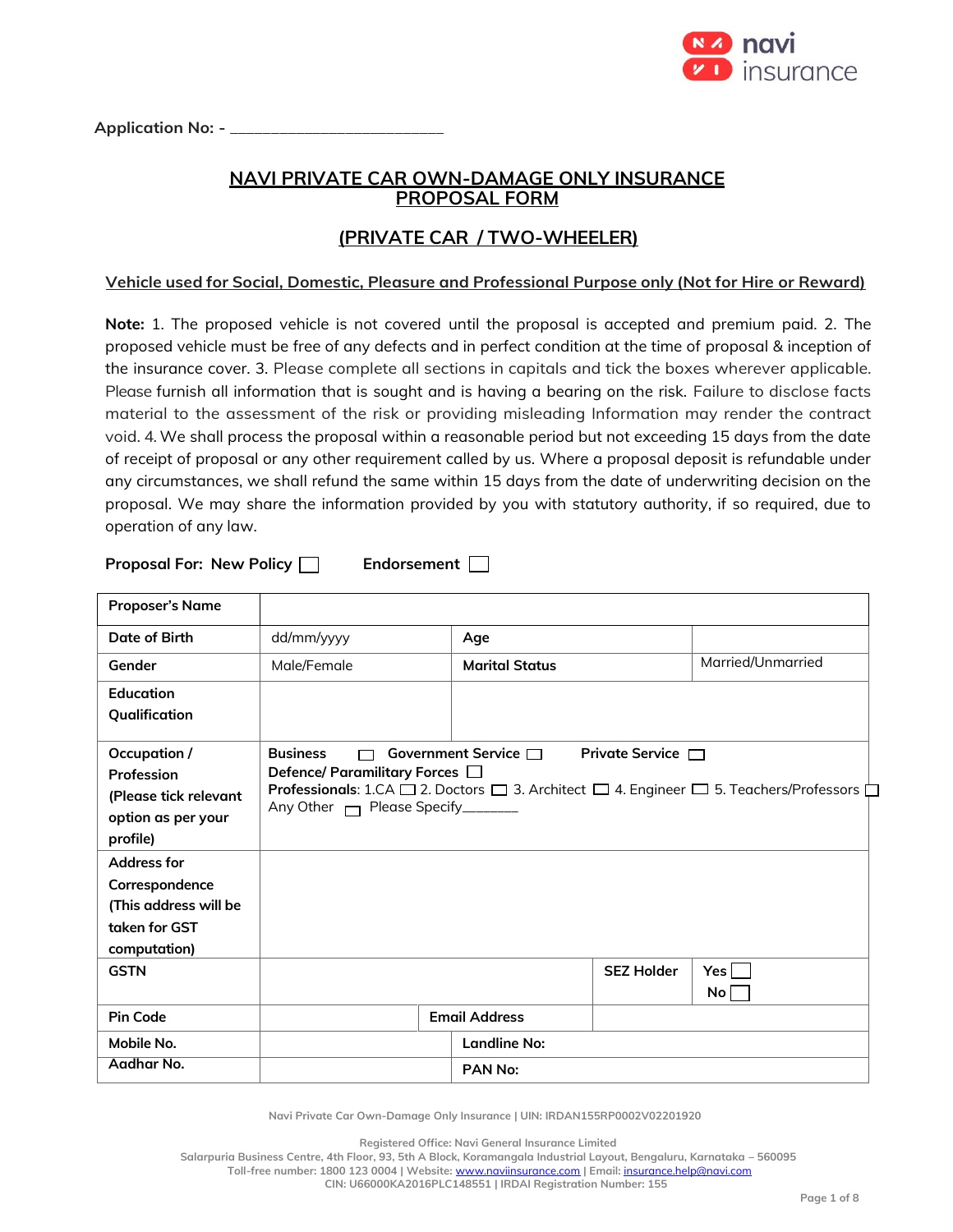

| <b>Financer's Details</b>                                          |                                                                               | Hypothecation [<br>Hire Purchase $\Box$<br><b>Lease</b>                                    |                                                                                                                                                                                  |  |  |  |            |                     |  |  |
|--------------------------------------------------------------------|-------------------------------------------------------------------------------|--------------------------------------------------------------------------------------------|----------------------------------------------------------------------------------------------------------------------------------------------------------------------------------|--|--|--|------------|---------------------|--|--|
| <b>Name and Address</b>                                            |                                                                               |                                                                                            |                                                                                                                                                                                  |  |  |  |            |                     |  |  |
| of Financer                                                        | <b>Type of Policy Required</b>                                                |                                                                                            | <b>Own Damage</b>                                                                                                                                                                |  |  |  |            |                     |  |  |
|                                                                    |                                                                               |                                                                                            |                                                                                                                                                                                  |  |  |  |            |                     |  |  |
|                                                                    |                                                                               | Own Damage (Fire and Theft)<br>Own Damage (Fire only)<br><b>Own Damage</b><br>(Theft only) |                                                                                                                                                                                  |  |  |  |            |                     |  |  |
| <b>Period of Insurance</b>                                         |                                                                               |                                                                                            | From: --//-- Hrs. on dd/mm/yyyy<br>To: Midnight of dd/mm/yyyy                                                                                                                    |  |  |  |            |                     |  |  |
|                                                                    | Details of Vehicle:                                                           |                                                                                            |                                                                                                                                                                                  |  |  |  |            |                     |  |  |
|                                                                    | Whether the vehicle is New or Second Hand at the time of Purchase: New $\Box$ |                                                                                            |                                                                                                                                                                                  |  |  |  |            | Second Hand         |  |  |
|                                                                    | Body Type: _________                                                          |                                                                                            |                                                                                                                                                                                  |  |  |  |            |                     |  |  |
| <b>REGN. No</b>                                                    | <b>Engine No</b>                                                              | Chassi<br>s No.                                                                            | Make<br>Model<br>Year of<br>Date of<br>Cubic<br>Seating<br>Manuf<br>Registration<br>Capacity<br>Capacity<br>acture<br>/ Date of<br>Purchase<br>Including<br>driver &<br>Side Car |  |  |  |            | Fuel<br><b>Type</b> |  |  |
|                                                                    |                                                                               |                                                                                            |                                                                                                                                                                                  |  |  |  |            |                     |  |  |
|                                                                    | <b>Registering Authority - Name and location:</b>                             |                                                                                            |                                                                                                                                                                                  |  |  |  |            |                     |  |  |
| <b>Insured Declared Value</b><br>Amount (₹)                        |                                                                               |                                                                                            |                                                                                                                                                                                  |  |  |  |            |                     |  |  |
|                                                                    | <b>Insured Declared Value of Vehicle</b>                                      |                                                                                            |                                                                                                                                                                                  |  |  |  |            |                     |  |  |
|                                                                    | Side Car Value (Applicable for Two-Wheeler only)                              |                                                                                            |                                                                                                                                                                                  |  |  |  |            |                     |  |  |
|                                                                    | Non-Electrical Accessories (other Than manufacturer fitted)                   |                                                                                            |                                                                                                                                                                                  |  |  |  |            |                     |  |  |
| Sr. No.                                                            |                                                                               | <b>Items Description</b>                                                                   |                                                                                                                                                                                  |  |  |  | <b>IDV</b> |                     |  |  |
| 1                                                                  |                                                                               |                                                                                            |                                                                                                                                                                                  |  |  |  |            |                     |  |  |
| $\overline{2}$                                                     |                                                                               |                                                                                            |                                                                                                                                                                                  |  |  |  |            |                     |  |  |
| 3                                                                  |                                                                               |                                                                                            |                                                                                                                                                                                  |  |  |  |            |                     |  |  |
|                                                                    | <b>Total</b>                                                                  |                                                                                            |                                                                                                                                                                                  |  |  |  |            |                     |  |  |
| Electrical/Electronic Accessories (Other than manufacturer fitted) |                                                                               |                                                                                            |                                                                                                                                                                                  |  |  |  |            |                     |  |  |
| Sr. No.                                                            |                                                                               | IDV<br><b>Items Description</b><br>Make<br>Model<br>Year                                   |                                                                                                                                                                                  |  |  |  |            |                     |  |  |
| 1.                                                                 |                                                                               |                                                                                            |                                                                                                                                                                                  |  |  |  |            |                     |  |  |
| 2.                                                                 |                                                                               |                                                                                            |                                                                                                                                                                                  |  |  |  |            |                     |  |  |
| 3.                                                                 |                                                                               |                                                                                            |                                                                                                                                                                                  |  |  |  |            |                     |  |  |
| <b>Total</b>                                                       |                                                                               |                                                                                            |                                                                                                                                                                                  |  |  |  |            |                     |  |  |
|                                                                    | External CNG/LPG kit (Not Provided by manufacturer)                           |                                                                                            |                                                                                                                                                                                  |  |  |  |            |                     |  |  |
| <b>Total IDV</b>                                                   |                                                                               |                                                                                            |                                                                                                                                                                                  |  |  |  |            |                     |  |  |

**Navi Private Car Own-Damage Only Insurance | UIN: IRDAN155RP0002V02201920**

**Registered Office: Navi General Insurance Limited**

**Salarpuria Business Centre, 4th Floor, 93, 5th A Block, Koramangala Industrial Layout, Bengaluru, Karnataka – 560095 Toll-free number: 1800 123 0004 | Website:** [www.naviinsurance.com](http://www.naviinsurance.com/) **| Email:** [insurance.help@navi.com](mailto:insurance.help@navi.com)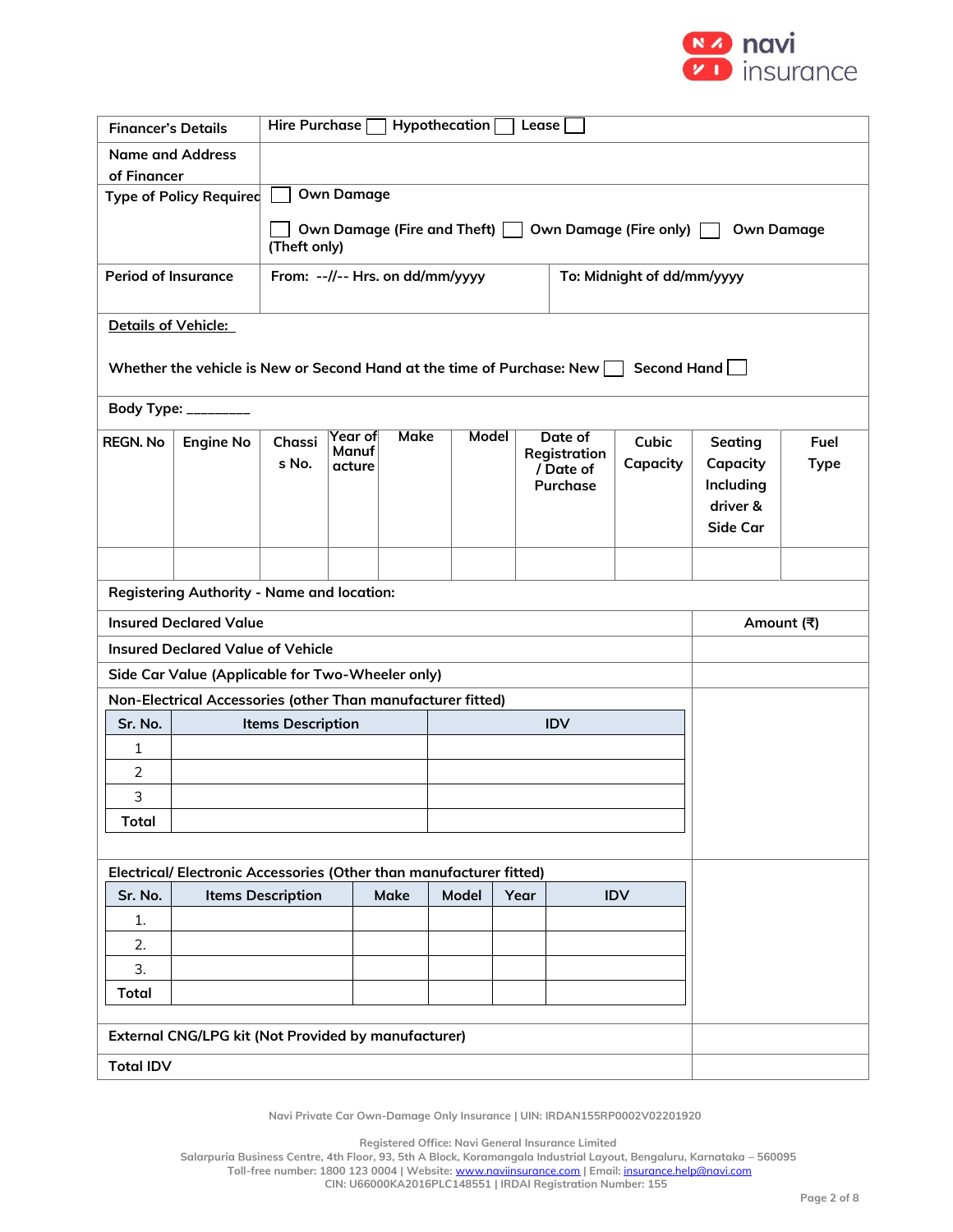

#### **Note:**

The Insured's Declared Value (IDV) of the vehicle will be deemed to be the 'SUM INSURED' for the purpose of this tariff and it will be fixed at the commencement of each policy period for each insured vehicle.

The IDV of the vehicle is to be fixed on the basis of manufacturers listed selling price of the brand and model as the vehicle proposed for insurance at the commencement of insurance /renewal, and adjusted for depreciation (as per schedule specified below). The IDV of the side car(s) and / or accessories, if any, fitted to the vehicle but not included in the manufacturer's listed selling price of the vehicle is / are also likewise to be fixed.

The schedule of age-wise depreciation as shown below is applicable for the purpose of Total Loss/ Constructive Total Loss (TL/ CTL) claims only. A vehicle will be considered to be a CTL where the aggregate cost of retrieval and / or repair of the vehicle subject to terms and conditions of the policy exceeds 75% of the IDV.

| <b>AGE OF VEHICLE</b>                       | % OF DEPRECIATION FOR FIXING<br><b>IDV</b> |
|---------------------------------------------|--------------------------------------------|
| Not exceeding 6 months                      | 5%                                         |
| Exceeding 6 months but not exceeding 1 year | 15%                                        |
| Exceeding 1 year but not exceeding 2 years  | 20%                                        |
| Exceeding 2 year but not exceeding 3 years  | 30%                                        |
| Exceeding 3 year but not exceeding 4 years  | 40%                                        |
| Exceeding 4 year but not exceeding 5 years  | 50%                                        |

**Note.** IDV of obsolete models of vehicles (i.e. Models which the manufacturers have discontinued to manufacture) and vehicles beyond 5 years of age will be determined on the basis of an understanding between the insurer and the insured.

| <b>PREVIOUS INSURER DETAILS</b> |                                                                                                                 |                                                                                 |        |                                         |                           |                                                                                            |        |                                                                                                  |  |
|---------------------------------|-----------------------------------------------------------------------------------------------------------------|---------------------------------------------------------------------------------|--------|-----------------------------------------|---------------------------|--------------------------------------------------------------------------------------------|--------|--------------------------------------------------------------------------------------------------|--|
| <b>Previous</b><br>Policy No    | Type of<br><b>Policy</b><br>Package<br>/TP                                                                      | Name of<br>Insurer &<br>Servicing<br><b>Branch</b><br>Code or<br><b>Address</b> |        | NCB in<br>last<br>year<br><b>Policy</b> | <b>Policy Expiry Date</b> | Did you<br>claim<br>Last year?<br>Yes/No. If<br>yes, please<br>provide<br>claim<br>amount. |        | <b>NCB % Eligible</b><br>(provide proof or<br>declaration at the<br>end of the proposal<br>form) |  |
|                                 |                                                                                                                 |                                                                                 |        |                                         |                           |                                                                                            |        |                                                                                                  |  |
| Claim Lodged in past 3 years    |                                                                                                                 |                                                                                 | Year 1 | Year 2                                  |                           |                                                                                            | Year 3 |                                                                                                  |  |
| No. of claims                   |                                                                                                                 |                                                                                 |        |                                         |                           |                                                                                            |        |                                                                                                  |  |
| Amount                          |                                                                                                                 |                                                                                 |        |                                         |                           |                                                                                            |        |                                                                                                  |  |
|                                 | Has any Insurance Company Ever Declined/Cancelled /Refused Renewal/Imposed special condition or excess – Yes/No |                                                                                 |        |                                         |                           |                                                                                            |        |                                                                                                  |  |
|                                 | If Yes, reason and details thereof:                                                                             |                                                                                 |        |                                         |                           |                                                                                            |        |                                                                                                  |  |

**Navi Private Car Own-Damage Only Insurance | UIN: IRDAN155RP0002V02201920**

**Registered Office: Navi General Insurance Limited**

**Salarpuria Business Centre, 4th Floor, 93, 5th A Block, Koramangala Industrial Layout, Bengaluru, Karnataka – 560095**

**Toll-free number: 1800 123 0004 | Website:** [www.naviinsurance.com](http://www.naviinsurance.com/) **| Email:** [insurance.help@navi.com](mailto:insurance.help@navi.com)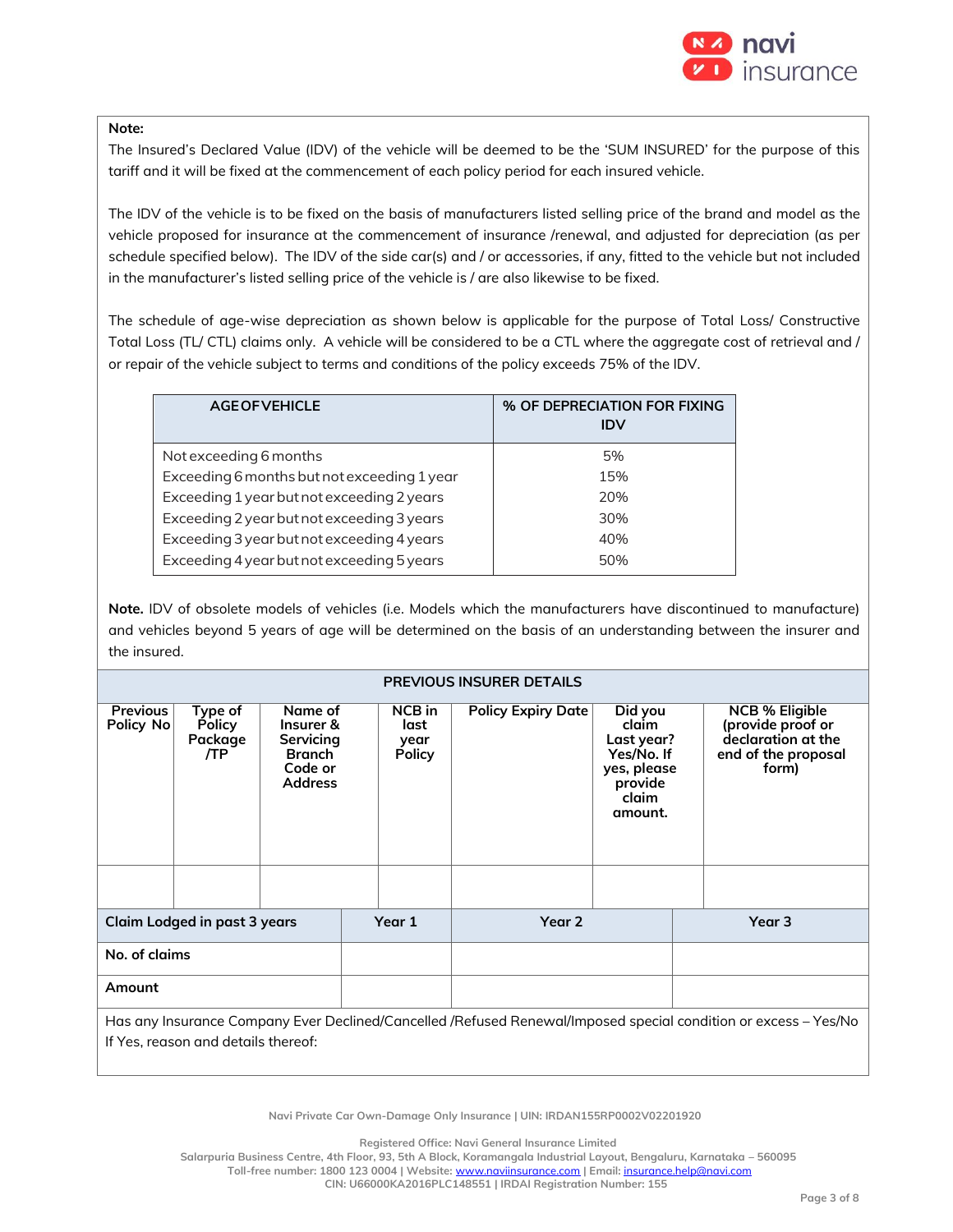

| <b>OTHER INFORMATION</b><br>(Tick on relevant option and provide details wherever applicable)                                                                                                                        |                                                                                          |  |  |  |  |
|----------------------------------------------------------------------------------------------------------------------------------------------------------------------------------------------------------------------|------------------------------------------------------------------------------------------|--|--|--|--|
| Average Yearly Usage (in KM's)                                                                                                                                                                                       |                                                                                          |  |  |  |  |
| <b>Current Odometer Rating</b>                                                                                                                                                                                       |                                                                                          |  |  |  |  |
| City where vehicle will be driven                                                                                                                                                                                    |                                                                                          |  |  |  |  |
| Are you an existing customer of Navi<br><b>General Insurance?</b>                                                                                                                                                    | Yes/No<br>_or<br>Customer ID                                                             |  |  |  |  |
| Is any other Private car/two-Wheeler<br>belonging to your family insured with<br>us?                                                                                                                                 | Yes/No<br>(Family means Father, Mother, Self, Spouse, Children)                          |  |  |  |  |
| Do you wish to share your Credit<br>Score with us?                                                                                                                                                                   | Yes/No                                                                                   |  |  |  |  |
| Is your vehicle fitted with Telematics<br>Device?                                                                                                                                                                    | Yes/No - If yes are you willing to share device data if required by<br>company? (Yes/No) |  |  |  |  |
| Do you wish to provide photograph of<br>your vehicle?<br>If yes, please provide/upload minimum<br>four photographs of all 4 sides of the<br>vehicle taken on the date of proposal<br>through our mobile application. | Yes/No                                                                                   |  |  |  |  |
| Voluntary Excess: Do you wish to opt<br>for Voluntary Excess over and above the<br>Compulsory Deductible mentioned<br>below:<br>Two Wheelers - Rs.100<br>Private Car----                                             | Yes/No - If yes, please specify the amount<br>For Two Wheelers: Rs500/750/1000/1500/3000 |  |  |  |  |
| Not Exceeding 1500 CC - Rs.1000<br>Exceeding 1500 CC - Rs.2000                                                                                                                                                       | For Private Cars: Rs2500/5000/7500/15000                                                 |  |  |  |  |

**Navi Private Car Own-Damage Only Insurance | UIN: IRDAN155RP0002V02201920**

**Registered Office: Navi General Insurance Limited**

**Salarpuria Business Centre, 4th Floor, 93, 5th A Block, Koramangala Industrial Layout, Bengaluru, Karnataka – 560095**

**Toll-free number: 1800 123 0004 | Website:** [www.naviinsurance.com](http://www.naviinsurance.com/) **| Email:** [insurance.help@navi.com](mailto:insurance.help@navi.com)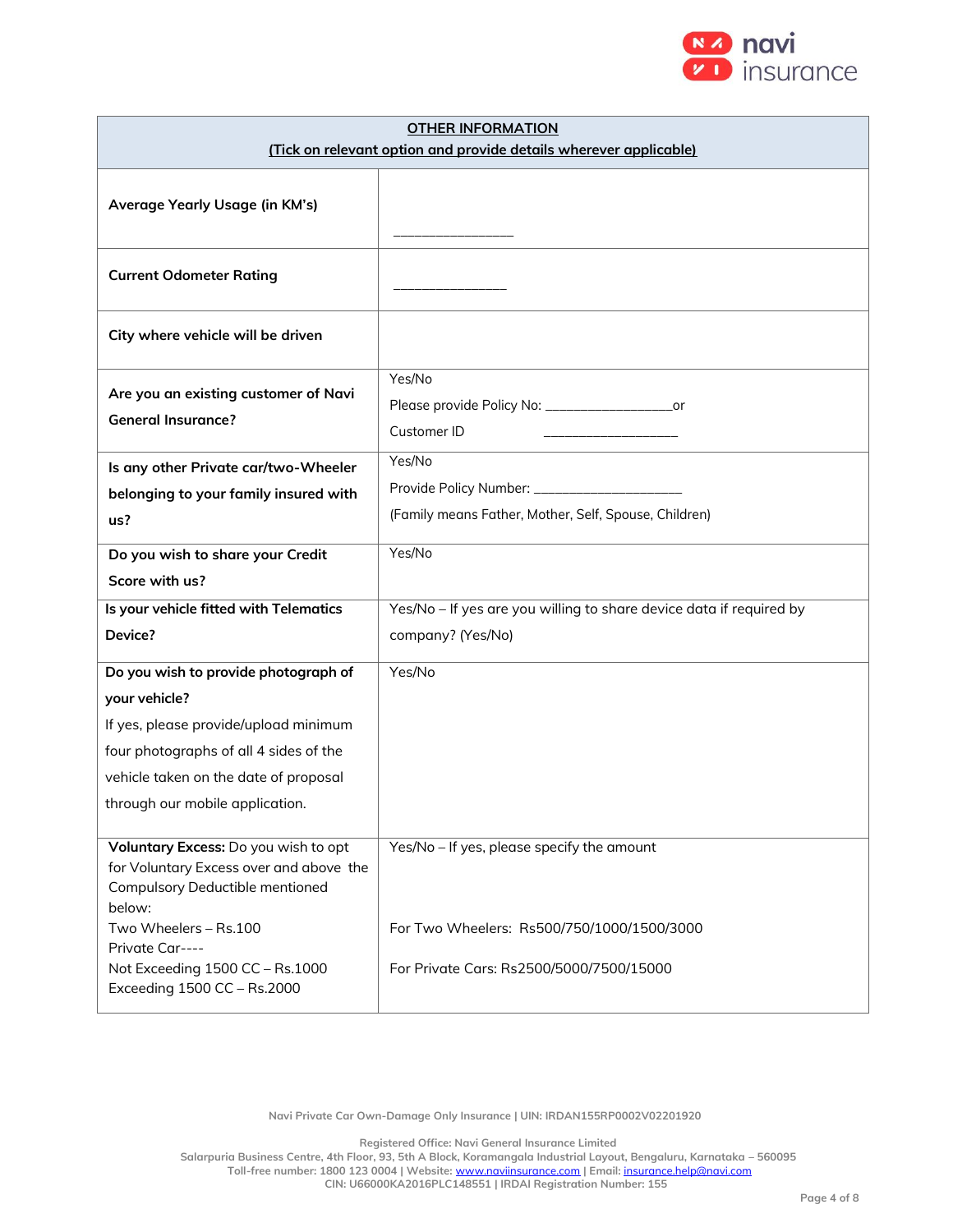

|                                                                                       | ANY OTHER RELVANT INFORMATION                                                                                                                              |                                                                                      |                  |                       |  |                              |                  |  |
|---------------------------------------------------------------------------------------|------------------------------------------------------------------------------------------------------------------------------------------------------------|--------------------------------------------------------------------------------------|------------------|-----------------------|--|------------------------------|------------------|--|
|                                                                                       | Is any of these applicable:                                                                                                                                |                                                                                      |                  |                       |  |                              |                  |  |
| 1.<br>2.                                                                              | Vehicle being run by non-<br>conventional source<br>Vehicle will be used for driving<br>tuitions                                                           | Yes/No<br>If yes, please specify details (RC copy will be needed as proof)<br>Yes/No |                  |                       |  |                              |                  |  |
| 3.                                                                                    | Whether vehicle is certified as<br>Vintage car by Vintage and Classic<br>Car Club of India.                                                                | Yes/No                                                                               |                  |                       |  |                              |                  |  |
|                                                                                       | 4. Vehicle is Specially designed for use<br>of blind / Handicapped / Mentally<br><b>Challenged Person and duly</b><br>endorsed in Registration Certificate | Yes/No                                                                               |                  |                       |  |                              |                  |  |
| 5.<br>6.                                                                              | Use of vehicle limited to own<br>premises?<br>Whether the vehicle is fitted with                                                                           | Yes/No<br>Yes/No                                                                     |                  |                       |  |                              |                  |  |
| 7.                                                                                    | <b>Fibre Glass Tank</b><br>Is the vehicle fitted with Anti-Theft<br>device approved by ARAI?                                                               | Yes/No                                                                               |                  |                       |  |                              |                  |  |
| 8.                                                                                    | <b>Imported Vehicle without Custom</b><br>Duty                                                                                                             | Yes/No                                                                               |                  |                       |  |                              |                  |  |
| Loss of accessories by Burglary,<br>9.<br>House breaking and theft                    |                                                                                                                                                            | Yes/No                                                                               |                  |                       |  |                              |                  |  |
|                                                                                       | (Applicable only for Two-Wheeler)<br>10. Are you member of Auto/mobile<br><b>Association of India?</b>                                                     | Yes/No, If yes Please state:<br>2.<br>Date of Expiry__________                       |                  |                       |  |                              |                  |  |
| <b>Geographical Area extension:</b><br>(Please select countries you wish to<br>cover) |                                                                                                                                                            | Bangladesh, Nepal, Bhutan, Pakistan, Maldives, Sri Lanka                             |                  |                       |  |                              |                  |  |
|                                                                                       | <b>Details of Driver</b><br><b>Owner Driver</b><br><b>Others</b><br>If Others, please specify relation to                                                  | Self/Father/Mother/Brother/<br>Sister/Son/Daughter/Others                            |                  | Driving<br>Experience |  | Age                          |                  |  |
| insured:                                                                              |                                                                                                                                                            | (Please fill in the details)                                                         |                  |                       |  |                              |                  |  |
|                                                                                       | Any Physical infirmity/defective vision<br>or Hearing? If yes provide details:                                                                             |                                                                                      |                  |                       |  |                              |                  |  |
|                                                                                       | <b>Provide details of any Accident or</b><br><b>Impending Prosecution.</b>                                                                                 | <b>Drivers Name</b>                                                                  | Date of Accident |                       |  | Circumstances<br>of Accident | Loss/Cost<br>Rs. |  |
|                                                                                       |                                                                                                                                                            |                                                                                      |                  |                       |  |                              |                  |  |

**Navi Private Car Own-Damage Only Insurance | UIN: IRDAN155RP0002V02201920**

**Registered Office: Navi General Insurance Limited**

**Salarpuria Business Centre, 4th Floor, 93, 5th A Block, Koramangala Industrial Layout, Bengaluru, Karnataka – 560095 Toll-free number: 1800 123 0004 | Website:** [www.naviinsurance.com](http://www.naviinsurance.com/) **| Email:** [insurance.help@navi.com](mailto:insurance.help@navi.com)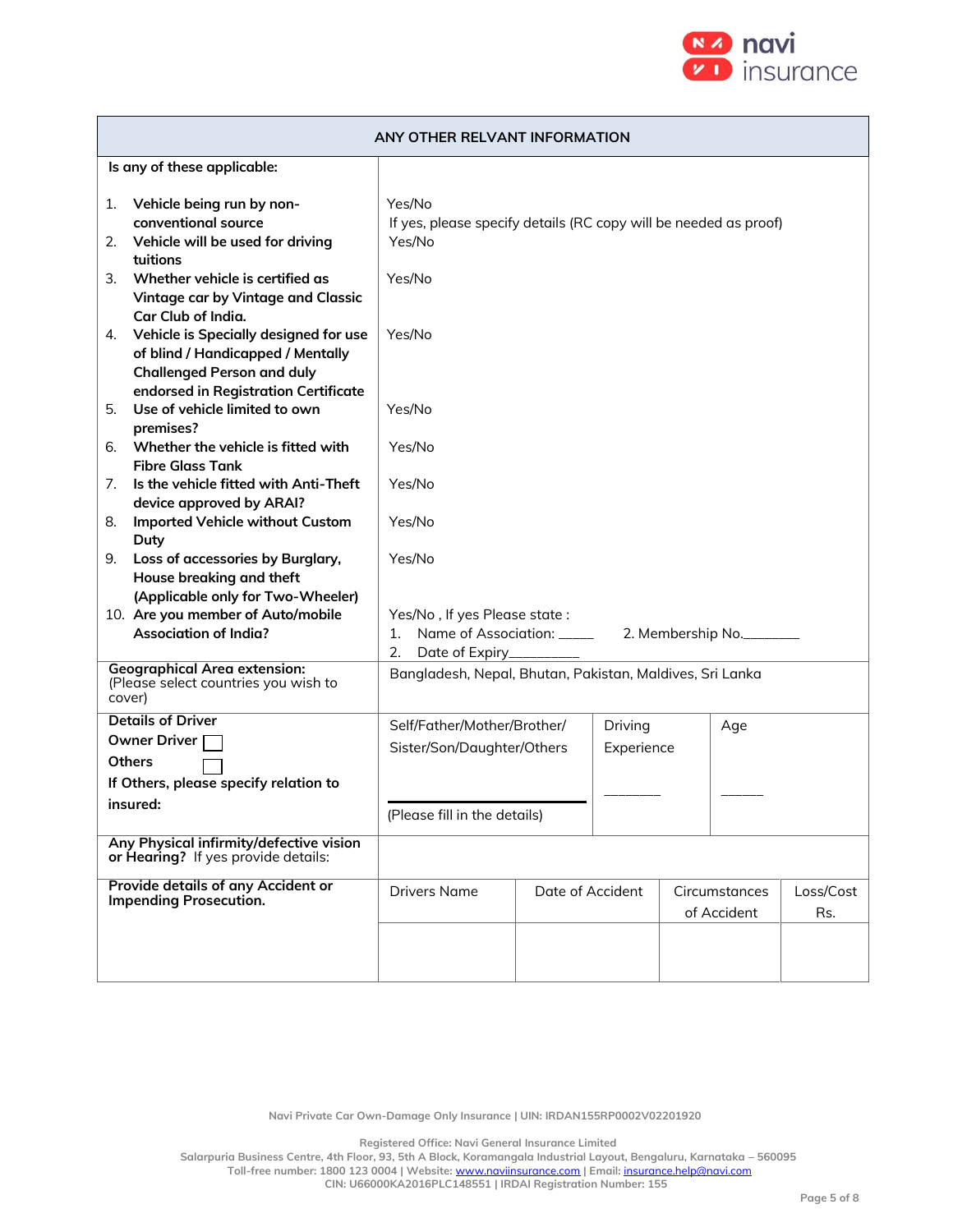

| PREMIUM PAYMENT AND BANK DETAILS                                               |                                                                                                                                                                |                                                                                                                                                                                                                                                                                                                                                                                                   |  |  |  |  |  |
|--------------------------------------------------------------------------------|----------------------------------------------------------------------------------------------------------------------------------------------------------------|---------------------------------------------------------------------------------------------------------------------------------------------------------------------------------------------------------------------------------------------------------------------------------------------------------------------------------------------------------------------------------------------------|--|--|--|--|--|
| Payment Option:                                                                | Cheque<br>Demand Draft $\Box$<br>$\Box$<br>Debit Card<br><b>Credit Card</b><br>$\Box$                                                                          | Fund Transfer<br>Pay Order<br>$\Box$<br>$\Box$<br>$\Box$                                                                                                                                                                                                                                                                                                                                          |  |  |  |  |  |
| Premium Amount:                                                                | Amount in Words:<br>₹                                                                                                                                          |                                                                                                                                                                                                                                                                                                                                                                                                   |  |  |  |  |  |
| For Cheque/DD/PO (Payable in favour of Navi General Insurance Company Limited) |                                                                                                                                                                |                                                                                                                                                                                                                                                                                                                                                                                                   |  |  |  |  |  |
| <b>Account Holder Name</b>                                                     |                                                                                                                                                                |                                                                                                                                                                                                                                                                                                                                                                                                   |  |  |  |  |  |
| Instrument Number                                                              | <u> 1990 - John Harry Harry Harry Harry Harry Harry Harry Harry Harry Harry Harry Harry Harry Harry Harry Harry H</u>                                          | Instrument Date<br>÷                                                                                                                                                                                                                                                                                                                                                                              |  |  |  |  |  |
| Instrument Amount                                                              | <u> 1990 - Johann Barbara, martxa</u>                                                                                                                          | Bank Name<br>÷                                                                                                                                                                                                                                                                                                                                                                                    |  |  |  |  |  |
| Credit/Debit Card No.                                                          |                                                                                                                                                                | <b>Expiry Date</b><br>÷                                                                                                                                                                                                                                                                                                                                                                           |  |  |  |  |  |
| <b>Fund Transfer/Wallet</b>                                                    | : Name of Bank/Wallet                                                                                                                                          | <b>Transaction Number:</b>                                                                                                                                                                                                                                                                                                                                                                        |  |  |  |  |  |
| <b>PAN Number</b>                                                              |                                                                                                                                                                | TAN Number<br>$\sim$ 1                                                                                                                                                                                                                                                                                                                                                                            |  |  |  |  |  |
| Note:<br>Account No.<br>UPI ID                                                 | account details as mentioned below for refund purposes.<br>÷                                                                                                   | As per the Regulatory requirements, we can affect payment of the refund (if any) and or claims only through<br>Electronic Clearing System (ECS) / National Electronic Funds Transfer (NEFT) / Real Time Gross Settlement (RTGS) /<br>Interbank Mobile Payment Service (IMPS). If the premium payment mode is other than cheque, please provide your<br><b>IFSC/MICR Code</b><br>Branch Name:<br>÷ |  |  |  |  |  |
| Type of Account                                                                | <b>Saving Bank's Account</b><br>÷                                                                                                                              | $\Box$ Current Account<br>П                                                                                                                                                                                                                                                                                                                                                                       |  |  |  |  |  |
|                                                                                | <b>Others (Please Specify)</b>                                                                                                                                 | $\Box$                                                                                                                                                                                                                                                                                                                                                                                            |  |  |  |  |  |
| ELECTRONIC INSURANCE ACCOUNT DETAILS OF PROPOSER                               |                                                                                                                                                                |                                                                                                                                                                                                                                                                                                                                                                                                   |  |  |  |  |  |
| (Email Id is mandatory)<br>If Yes, please quote the EIA number                 | Do you have an EIA : $\Box$ Yes $\Box$ No<br>If applied, please mention your preferred Insurance Repository<br>Email Id (Registered with Insurance Repository) | If No, do you wish to apply for EIA : $\Box$ Yes $\Box$ No<br><<________________________>><br>$\sim$ $\lt$ $\gt$<br>Your Policy will be credited in your EIA account and your address details as mentioned in the EIA shall override the<br>address provided in this proposal for Insurance. We request you to inform the Repository of any changes in the                                        |  |  |  |  |  |
| details immediately.                                                           |                                                                                                                                                                |                                                                                                                                                                                                                                                                                                                                                                                                   |  |  |  |  |  |

**Registered Office: Navi General Insurance Limited**

**Salarpuria Business Centre, 4th Floor, 93, 5th A Block, Koramangala Industrial Layout, Bengaluru, Karnataka – 560095 Toll-free number: 1800 123 0004 | Website:** [www.naviinsurance.com](http://www.naviinsurance.com/) **| Email:** [insurance.help@navi.com](mailto:insurance.help@navi.com) **CIN: U66000KA2016PLC148551 | IRDAI Registration Number: 155**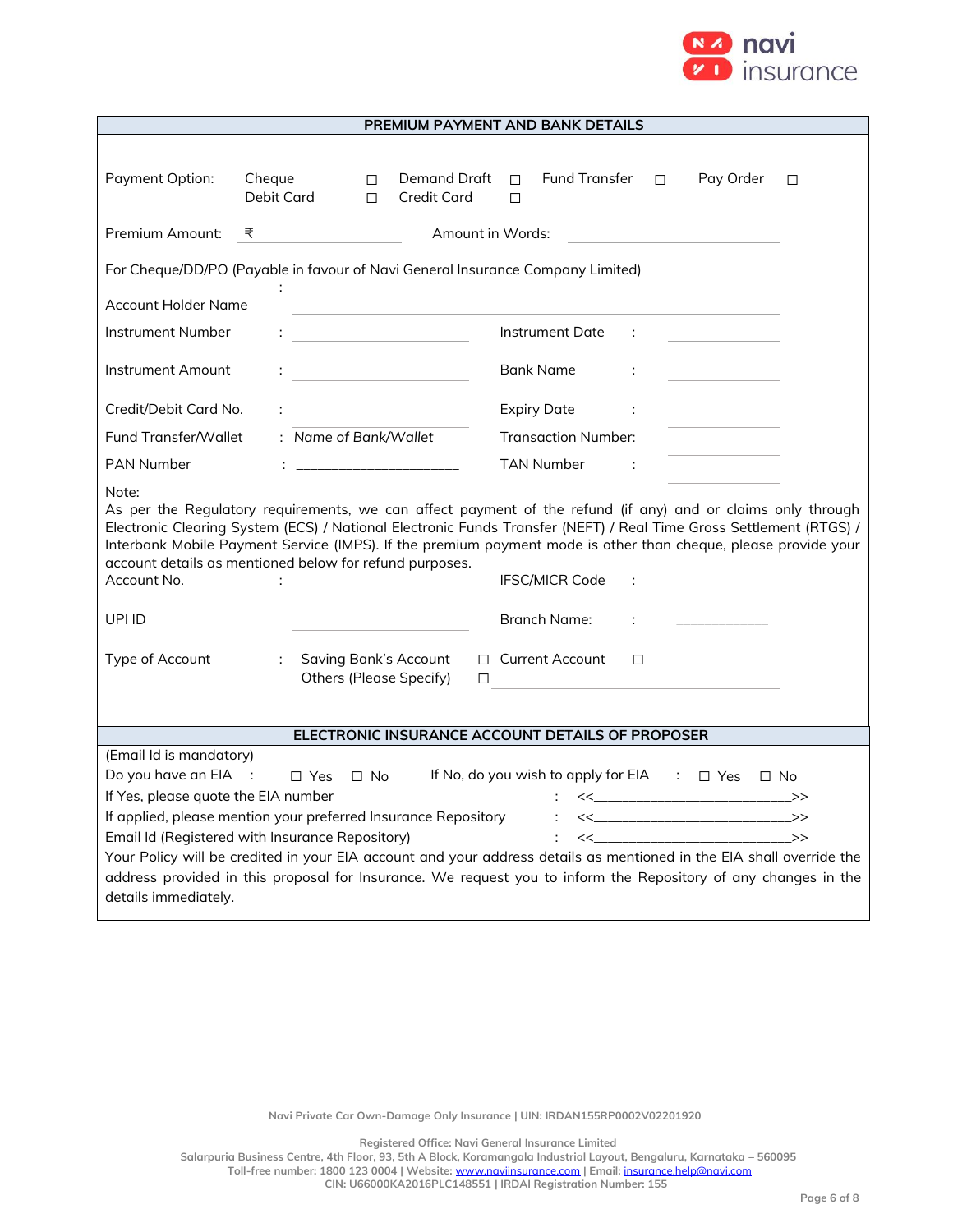

#### **Declaration**:

"I/We desire to insure with NAVI GENERAL INSURANCE LTD ("Company") in respect of the vehicle described in this proposal form and statements contained herein, shared by me digitally or otherwise either through Company website, emails, Mobile application or any such mode of communication are true and accurate representations.

I/We undertake and confirm that:

- a) This application and declaration shall be promissory and shall be the basis of contract between me/us and the Company.
- b) I/We have read and understood the coverages, the terms and conditions and accept the Company's policy of insurance along with said conditions.
- c) If any of the statements made herein are found to be false or incorrect, the benefits under this policy would stand forfeited. .
- d) If any additions or alterations are carried out by me/us in this proposal form or if there is any change in the information submitted by me/us after the submission of this proposal form, then the same would be conveyed to the Company immediately, failing which the benefits under the policy would stand forfeited.
- e) The Company may take appropriate measures to capture the voice log for all telephonic transactions carried out by me/us as required by the procedure/regulations internal or external to the Company and shall not hold the Company responsible or liable for relying/using such recorded telephonic conversation.
- f) The insurance would be effective only on acceptance of this application by the Company and the payment of requisite premium in advance. In the event of non-realization of the Cheque or nonreceipt of the amount of premium by the company, the policy shall be deemed cancelled "ab initio" and the Company shall not be responsible for any liabilities of whatsoever nature under this policy.
- g) I/We agree to receive "Certificate of Insurance and Policy Schedule" only and shall access the policy terms, conditions and exclusions on the company's website.
- h) I/We hereby confirm that all premiums have been/will be paid from bonafide sources and no premiums have been/will be paid out of proceeds of crime related to any of the offence listed in Prevention of Money Laundering Act, 2002. I understand that the Company has the right to call for documents to establish sources of funds.
- i) I hereby authorize the Company to notify me through email, SMS, or any other electronic mode any information pertaining to my proposal, policy document, claim servicing etc.

### **Declaration for No Claim Bonus (if NCB claimed but confirmation from previous insurer not submitted).**

I/We declare that the rate of NCB claimed by me/us is correct and that NO CLAIM has arisen in the expiring Policy Period (Copy of Policy enclosed). I/We further undertake that if this declaration is found incorrect, all benefits under the Policy in respect of Section I of the Policy will stand forfeited.

**Place:**

**Date: Signature of Proposer**

**Navi Private Car Own-Damage Only Insurance | UIN: IRDAN155RP0002V02201920**

**Registered Office: Navi General Insurance Limited**

**Salarpuria Business Centre, 4th Floor, 93, 5th A Block, Koramangala Industrial Layout, Bengaluru, Karnataka – 560095 Toll-free number: 1800 123 0004 | Website:** [www.naviinsurance.com](http://www.naviinsurance.com/) **| Email:** [insurance.help@navi.com](mailto:insurance.help@navi.com)